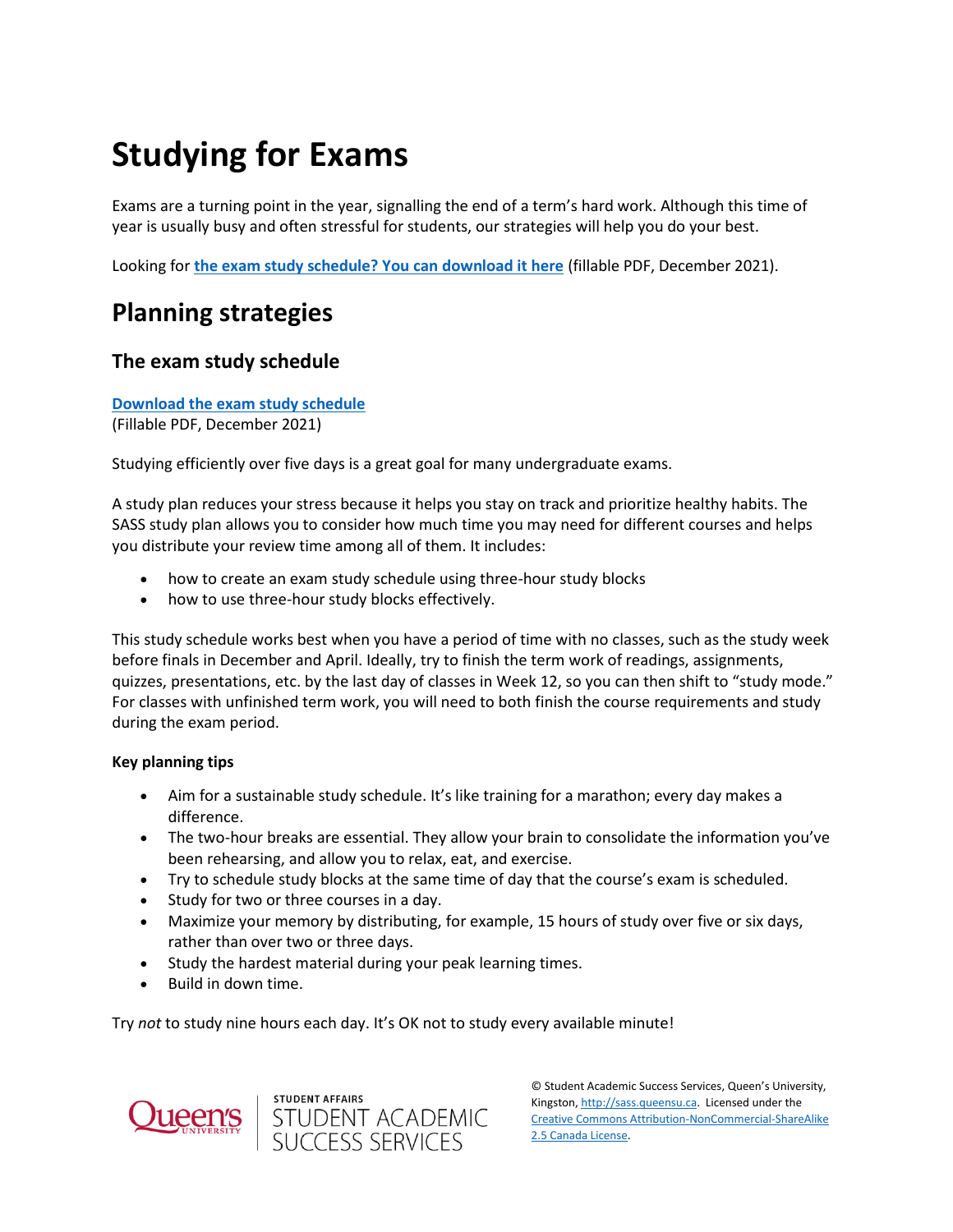## **How to use 3-hour study blocks**

After you've made an exam study schedule, your next challenge is to balance the *time* you have available with the volume of *material* you have to study, to make a great study plan.

See here for **[a sample plan \(5 days, 15 hours\)](https://sass.queensu.ca/wp-content/uploads/2019/12/The-Study-Plan-2018.pdf)**.

Five study days, producing 15 efficient study hours, is just an example—your courses may need more or a bit less.

Your plan will reflect your own needs. Many students study between 10-20 hours for each exam. Remember to take short breaks during a three-hour block.

## **Balance time and material**

For each course:

- Count the number of blocks of study time that you estimated for the schedule (not including any catch-up blocks you needed).
- Divide your course material into chunks, so that the number of chunks equals one less than the number of blocks (e.g., 5 blocks and 4 chunks, 7 blocks and 6 chunks). Chunks can be divided into topics or units, or number of pages, or importance of the material within the whole course, or chapters, or in any other meaningful way.

If each chunk cannot realistically be covered in 2 or 2.5 hours, you may need to rethink your exam study schedule to re-allocate the study time you have available, or alter your expectations of your preparedness for the exam.

## **In each three-hour block...**

- In each three-hour block of time, spend about 10-20 minutes reviewing recently studied material, about 2.5 hours studying fresh material, and about 15 minutes testing yourself on the fresh material.
- Take breaks over the three-hour block of time, to allow information to be consolidated in your memory (e.g., 50 minutes on and 10 minute break, every hour for three hours).
- Enjoy non-intellectual activities for two hours between study blocks to further support your memory. Stretch, go for a walk, eat, relax, and check your phone. Set a timer if you need to end your break on time.

## **What does it mean to study?**

 Summarize using an organized structure (e.g., mind map, table, concept summary, Cornell notes) to see relationships and connections between ideas, and review this structure as often as you need.



STUDENT AFFAIRS<br>STUDENT ACADEMIC<br>SUCCESS SERVICES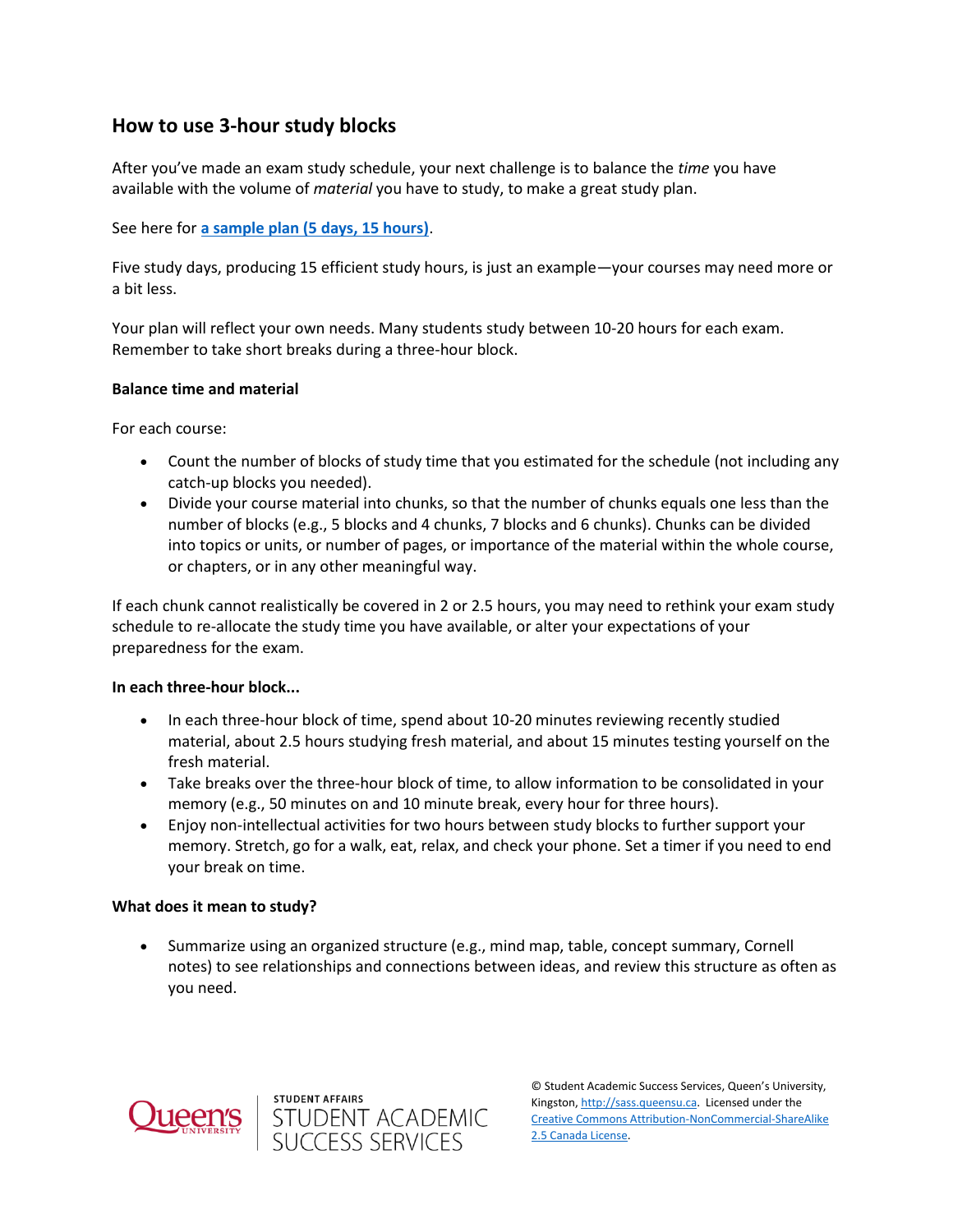## **What does it mean to self-test**?

 Answer practice questions from your text, assignments, or Exam Bank, or ones you have created based on the course learning objectives or tips from your prof about what is most important.

## **What does it mean to review?**

 A more general refreshing of your memory, focusing on what you did not know during your selftest of that content.

### **What is a comprehensive mini-exam?**

A practice exam, written under "real exam" conditions (e.g., times, formula sheet, open book).

# **Study strategies**

## **Getting ready**

### **Complete your course work**

- Go to all your classes and **[take good notes](https://wp3-dev.its.queensu.ca/ha/sasswww/resources/note-taking)**.
- Complete assigned **[readings](https://wp3-dev.its.queensu.ca/ha/sasswww/resources/reading)**, preferably week by week instead of all at once.
- Do homework questions; finish labs or assignments.
- **[Get help](https://wp3-dev.its.queensu.ca/ha/sasswww/resources/communicating-profs-and-tas)** for topics you don't understand well.
- See our **[end-of-term planner](https://sass.queensu.ca/wp-content/uploads/2019/02/Term-Calendar-Template-2019.pdf)** to identify and prioritize your end of term tasks.
- Use our **[assignment planner](https://wp3-dev.its.queensu.ca/ha/sasswww/assignments)** to break a big project into smaller steps.

#### **Get information about the exam**

- For clues about what to study, look at the course learning objectives, course description, and weekly topics listed on your course syllabus.
- If there's an exam review class, go to it.
- Ask your prof or TA if the exam will focus on specific weeks of the course.
- Ask your prof or TA about the exam's format: the types of questions, length of exam, breakdown of questions (e.g., 50 multiple choice, 5 short answer), weighting.
- Look at old exams, assignments, and tests for question types, topics, and key concepts.

#### **Spread out your studying: do small amounts over time**

- See our exam study schedule template and instructions.
- Check out how to use three-hour study blocks.
- Break down the content of each course into meaningful chunks. "Meaningful" might involve
	- $\circ$  what you can reasonably study in a three-hour block of time,
	- o what content is connected thematically or conceptually, and/or
	- $\circ$  what you want to spend the most time on, like challenging or unfamiliar material.



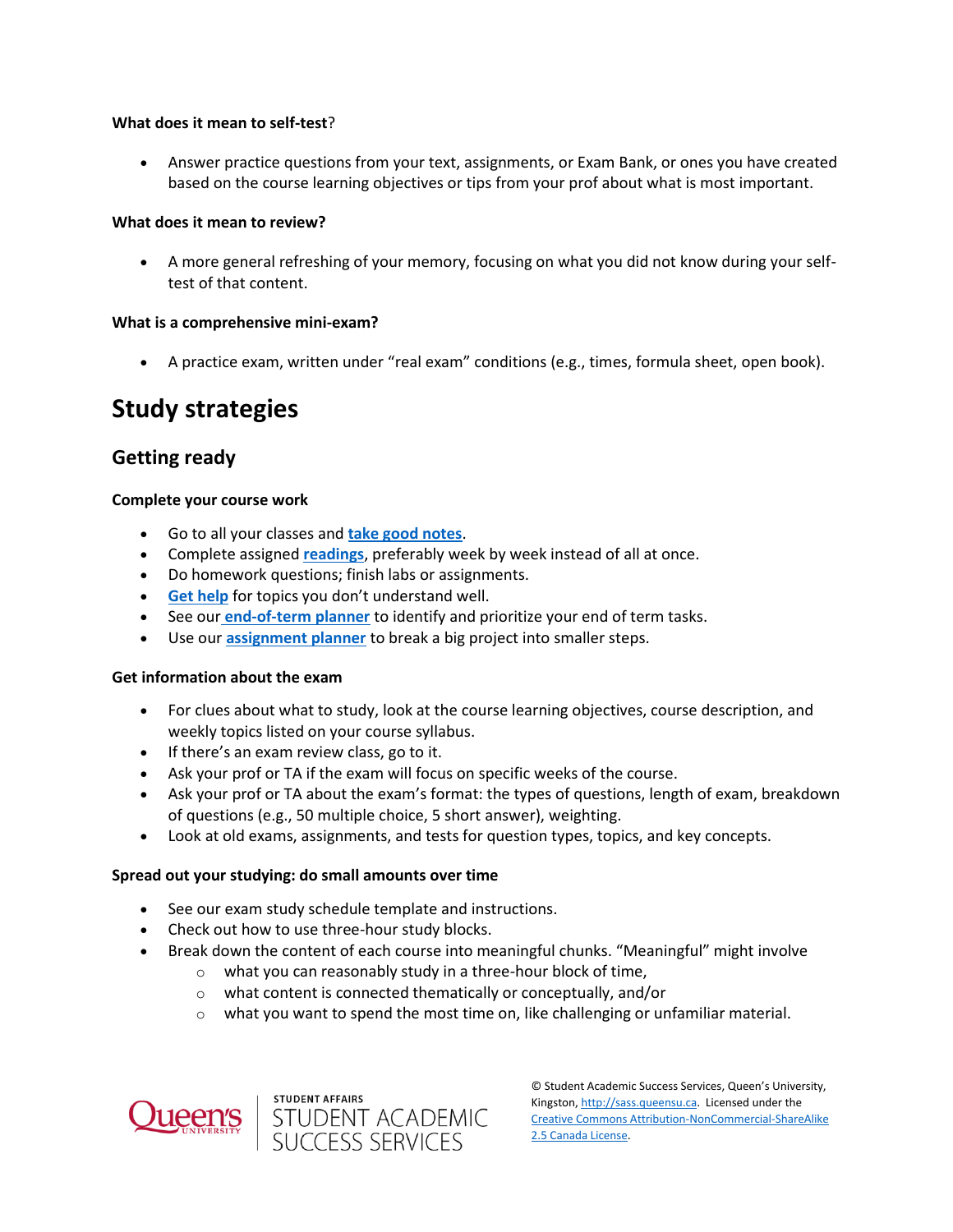### **Improve your memory of course content**

- Pay attention to what you're trying to learn (see **[focus and concentration](https://wp3-dev.its.queensu.ca/ha/sasswww/resources/focus-and-concentration)**).
- Learn the content first, to understand it; study it afterwards, to remember it.
- Be efficient: review what you've learned frequently, in brief sessions spread out over time.
- Get 7-9 hours of sleep at night; eat healthy foods at regular intervals; exercise for at least 150 minutes per week.
- Learn more about how to **[improve your memory](https://wp3-dev.its.queensu.ca/ha/sasswww/resources/maximizing-your-memory)**.

## **Effective strategies**

## **Organize material meaningfully**

- **[Identify the main concepts](https://wp3-dev.its.queensu.ca/ha/sasswww/resources/math-problem-solving)** of a course; look at the course syllabus and description, and textbook chapter titles or lecture topics.
- **[Make summary sheets](https://wp3-dev.its.queensu.ca/ha/sasswww/resources/math-problem-solving)** for the main topics in a course; select content for these from your lecture / reading notes.
- Try using **charts** to organize information that includes repeat types of information.
- Fill in **concept summary sheets for math** or problem-solving courses, to identify key underlying concepts.
- Create **mind maps** to identify relationships among main concepts and to distinguish big ideas from sub-points.
- Look over the material to **identify less familiar content**; spend more time studying this material.

## **Elaborate**

Elaboration helps to make meaning from the material being studied. It's a way to go beyond memorizing to applying and analyzing.

- Go beyond questions that ask "what" to questions that ask "how" and "why."
- Explain the relationships between two or more concepts.
- Apply the concept to a new situation or create an analogy.
- Connect unfamiliar material with information you already know.
- Make connections between key concepts and the broader themes or applications of the course material.
- Clarify the meaning of ideas.
- Make inferences.
- Analyze the idea/concept for its component parts.

## **Solve problems**

Work through problems and then review related concepts or theories. Spend about 20% of your time reviewing concepts and 80% of your time doing math.

Each problem is part of a family of problems where each procedure is a variation on the underlying concept. Use the course syllabus, lecture topics, and/or chapter headings to **[identify the main](https://wp3-dev.its.queensu.ca/ha/sasswww/resources/math-problem-solving)  [concepts](https://wp3-dev.its.queensu.ca/ha/sasswww/resources/math-problem-solving)** of the course.



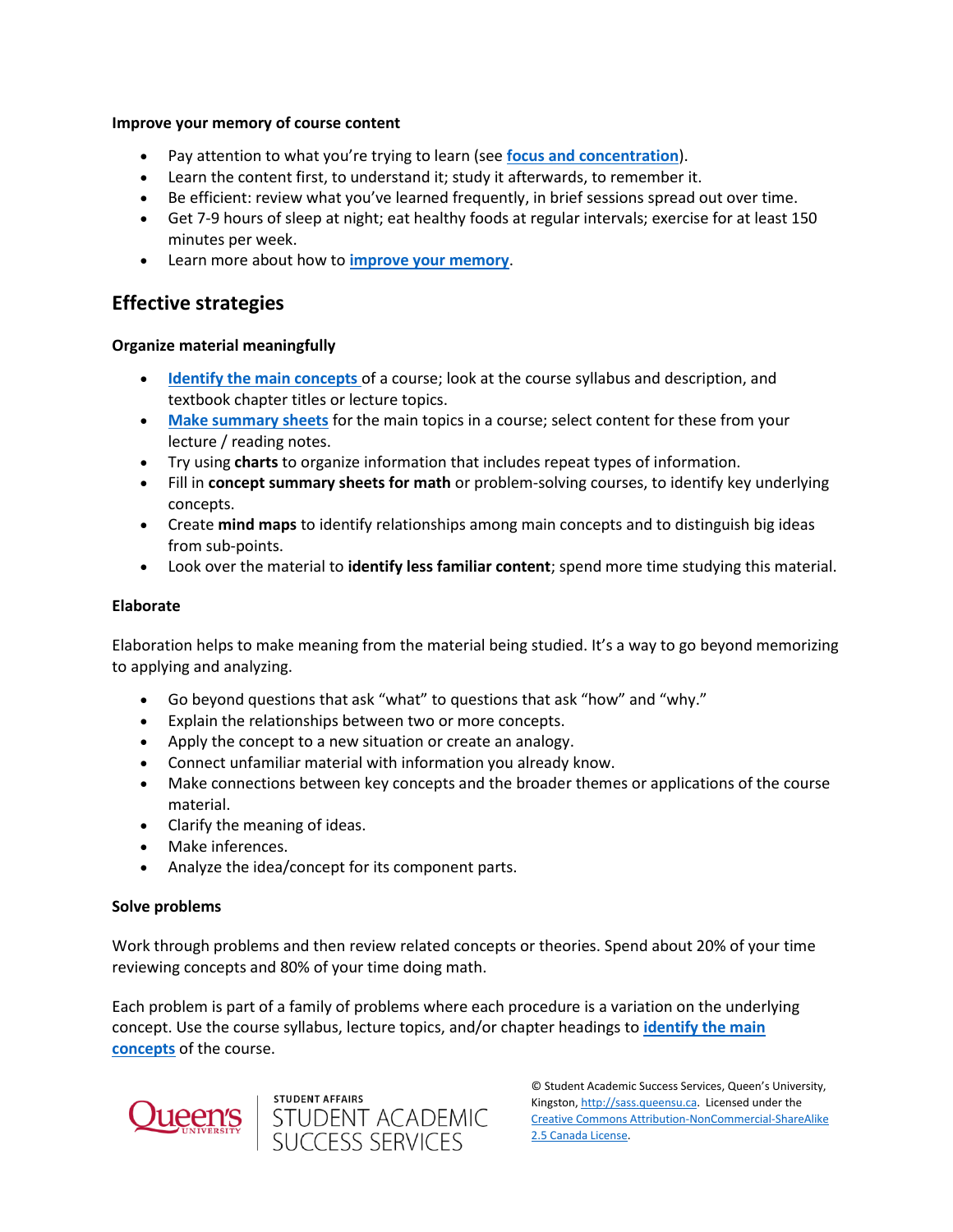## **Self-test**

One of the most effective ways to study, self-testing helps you identify what you don't know. It improves memory by requiring you to recall specific information. Include some self-testing every time you sit down to study rather than saving it for last.

- Answer the questions on old exams and practice problems.
- Make up your own questions.
- Use flashcards or quizlets.
- Study as a group: quiz each other and explain your answers.
- If you can't find a study group, try quizzing yourself out loud.

## **Exam writing strategies**

## **During the exams**

Having a plan for how you'll tackle an exam can make a big difference. Here are some things to try.

- Aim to **stay calm and relaxed** so you can think. Here are some **[strategies to try](https://wp3-dev.its.queensu.ca/ha/sasswww/resources/managing-test-anxiety)**.
- Jot down **how much time** you think you'll need for each set of questions. Stick to your planned time budget as much as possible.
- **Read instructions and questions carefully.**
	- $\circ$  Read each question at least twice before you answer it. Many students lose marks because they rush to answer questions and misread them.
	- o Watch for qualifying words such as "not," "some," or "most of the time."
- **Do a memory dump.** Jot down any information you're worried you'll forget before answering any questions.
- **Do the questions you know first** to build confidence.
- **Review your answers** before handing in your exam to catch mistakes, and ensure you've answered questions thoroughly and clearly.

## **Exam formats**

Different types of exam questions call for different strategies. When you know what type of questions you're likely to face, you can use this information to decide how best to study.

## **Multiple choice exams**

- Read and answer the question before reading the choices. Then select the best option. Several options may have correct elements.
- Begin by answering all the questions you know in the exam booklet. Transfer your answers to the scantron sheet in groups of ten questions.
- Code the answers you don't know: **?** for the ones you need more time for and **X** for the ones you have no idea about.
- Return to **?** questions first, then **X** questions if the time permits.



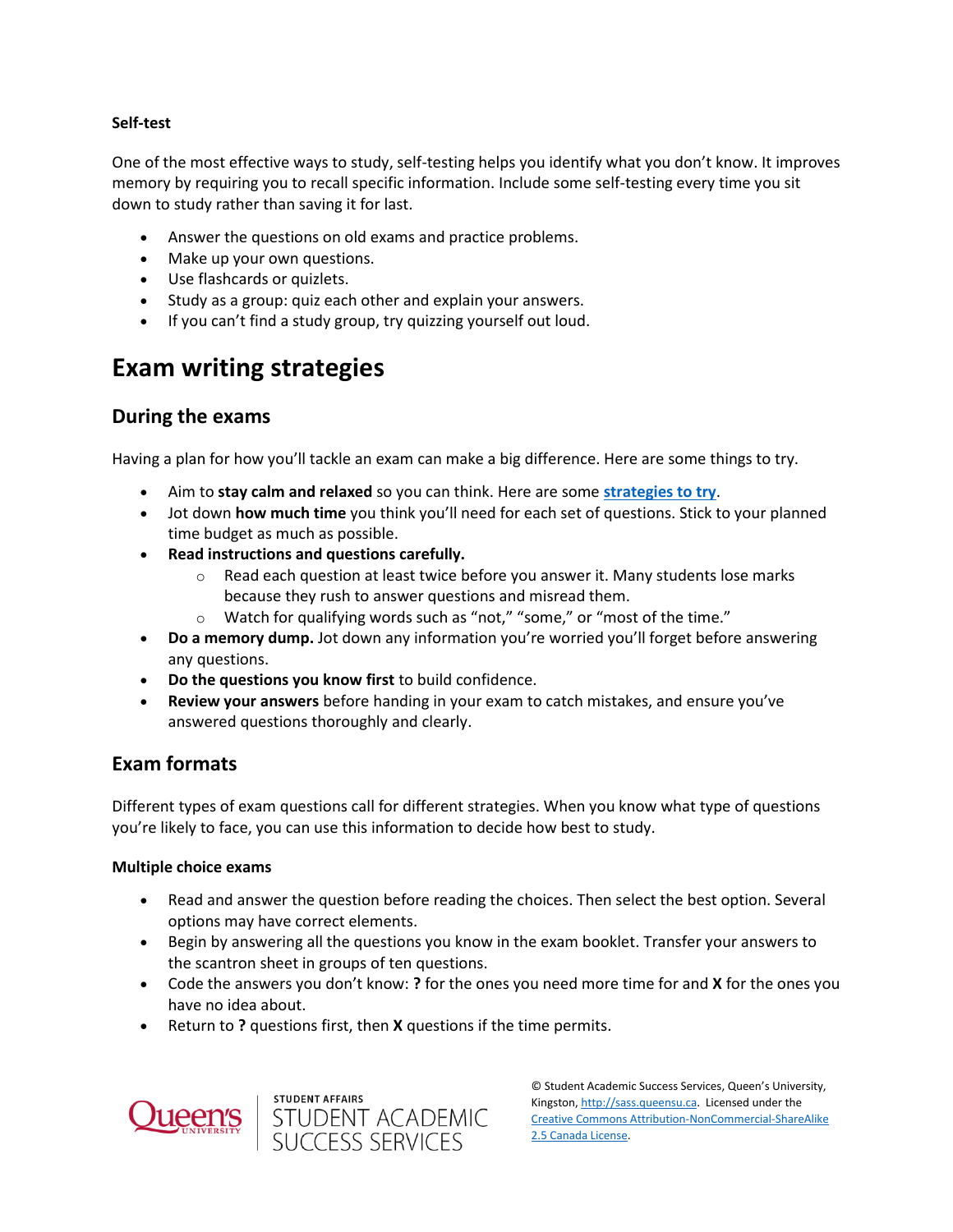## **Take-home exams**

- Know the professor's expectations. Check the course syllabus.
- Demonstrate your understanding of the course content by applying, analyzing, or evaluating– not just repeating facts.
- Flag important content in your textbook and notes.
- Know where you can find resources (e.g., library, websites).
- Prepare exam aids, such as formula sheets, ahead of time.
- Reduce distractions while writing the exam.
- Take short breaks as time allows.

## **Lab exams (bell-ringers)**

- Take a moment to orient yourself at each station. Look at the visual. Understand what you need to do.
- Some questions ask more than one thing; answer these fully.
- Don't leave the answer sheet blank; you might get part marks for an incomplete answer.
- Check your answers if you get a rest station.
- Breathe and stretch while rotating.

### **Essay exams**

- Your argument should be organized, clear, concise, accurate, and relevant to the question.
- Brainstorm. Jot down key concepts, theories, facts, or themes.
- Outline your essay before you start writing.
- Include one main idea per paragraph. Offer evidence and interpretation.
- Start and finish with strong opening and closing statements. Write these last.
- This is not the time to fuss over choosing the right word. Answer the question as well as you can, then move on.

#### **Problem-solving exams**

- Take time to think about the problem. Exactly what do you need to solve?
- Ask yourself: what concept(s) or theory does this problem cover?
- Write down all the givens in bullet form.
- Draw a clear diagram with all conventions: label axes, directions, etc.
- Keep expressions algebraic, not numeric.
- Show every step as you solve the problem.
- Check your answer for common sense (e.g., magnitude, dimensions).
- Verify your answer using another method, if possible.

## **Short answer exams**

- Start with a strong, focused topic sentence.
- Use a simple organizational structure: point, evidence or example, and interpretation.
- Add a summary sentence to recap if applicable.